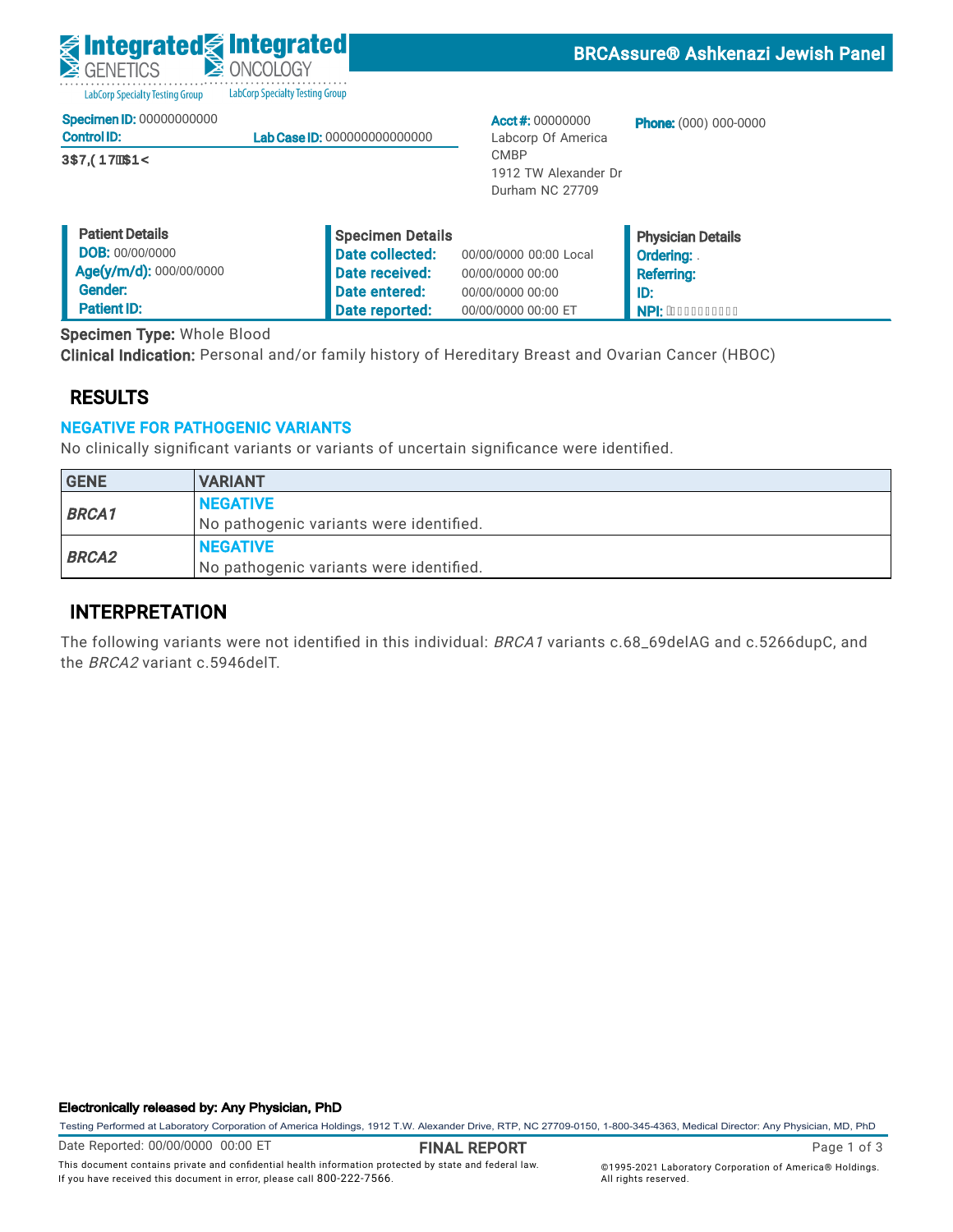Control ID: Lab Case ID: 000000000000000

**Specimen ID: 00000000000** Date Collected: 00/00/0000 00:00 Local

# ADDITIONAL CLINICAL INFORMATION

<u>Patient ID:</u>

#### NCCN Guidelines

DOB: 00/00/0000

When *BRCA1* and *BRCA2* results are negative, additional testing may be helpful for some patients with breast, ovarian, prostate and pancreatic cancer. Guidelines from the National Comprehensive Cancer Network® (NCCN®)  $\frac{1}{2}$ ecommen<br>. (including, but not limited to, *BRCA1/2, CDH1, PALB2, PTEN,* and *TP53)* in patients with any of the criteria in the on caladimed from the rightman. lette testing for ingiliperietrance referre et<br>Fr recommend considering germline genetic testing for high-penetrance breast and/or ovarian cancer genes<br>. Specimen Type: Whole Blood table below. To discuss comprehensive genetic testing for breast, ovarian, prostate and pancreatic cancer genes, an Integrated Genetics' Genetic Coordinator is available at 800-345-4363.

| Breast cancer diagnosed $\leq$ age 45                  | Male breast cancer, ovarian cancer, or pancreatic |
|--------------------------------------------------------|---------------------------------------------------|
|                                                        | cancer                                            |
| Breast cancer diagnosed age 46-50 with multiple        | Prostate cancer at any age and Ashkenazi Jewish   |
| primary breast cancers or $\geq$ 1 close relative with | ancestry, or that is metastatic, high risk or in  |
| breast, ovarian, pancreatic, or prostate cancer        | combination with certain family history criteria  |

Breast cancer diagnosed at any age and one of the following:

- To aid in PARP inhibitor or olaparib treatment
- $\bullet$  Ashkenazi Jewish ancestry
	- $\widetilde{\phantom{a}}$  Triple negative breast cancer
- at any age ≥ 1 close relative with breast cancer ≤ age 50, or ovarian, pancreatic, prostate, or male breast cancer
- ≥ 3 total diagnoses of breast cancer in patient and/or close blood relatives
- $≥$  2 close blood relatives with either breast or prostate cancer at any age

Patients with a first or second degree relative meeting certain criteria in this table may consider germline genetic testing as well. Complete criteria may be found at NCCN.org.

## RECOMMENDATIONS

Based on information provided, this patient meets National Comprehensive Cancer Network® (NCCN®) clinical guidelines that recommend considering testing for additional genes. See Additional Clinical Information for more details. Integrated Genetics' Genetic Coordinators are available at (800) 345-GENE to discuss additional genetic testing if desired.

Genetic counseling is recommended to discuss the potential clinical and/or reproductive implications of these results, as well as recommendations for testing family members. To access Integrated Genetics Genetic Counselors please visit www.integratedgenetics.com/genetic-counseling or call (855) GC-CALLS (855-422-2557).

## COMMENTS

The three Ashkenazi Jewish founder variants, BRCA1 c.68\_69delAG, BRCA1 c.5266dupC and BRCA2 c.5946delT, are also known by their legacy names: BRCA1 187delAG, BRCA1 5382insC, and BRCA2 6174delT, respectively.

#### Electronically released by: Any Physician, PhD

Testing Performed at Laboratory Corporation of America Holdings, 1912 T.W. Alexander Drive, RTP, NC 27709-0150, 1-800-345-4363, Medical Director: Any Physician, MD, PhD

Date Reported: 00/00/0000 00:00 ET **TRIVE, America Holdings, 1912 T.M. Alexander Drive, America** Drive, Rage 2 of 3